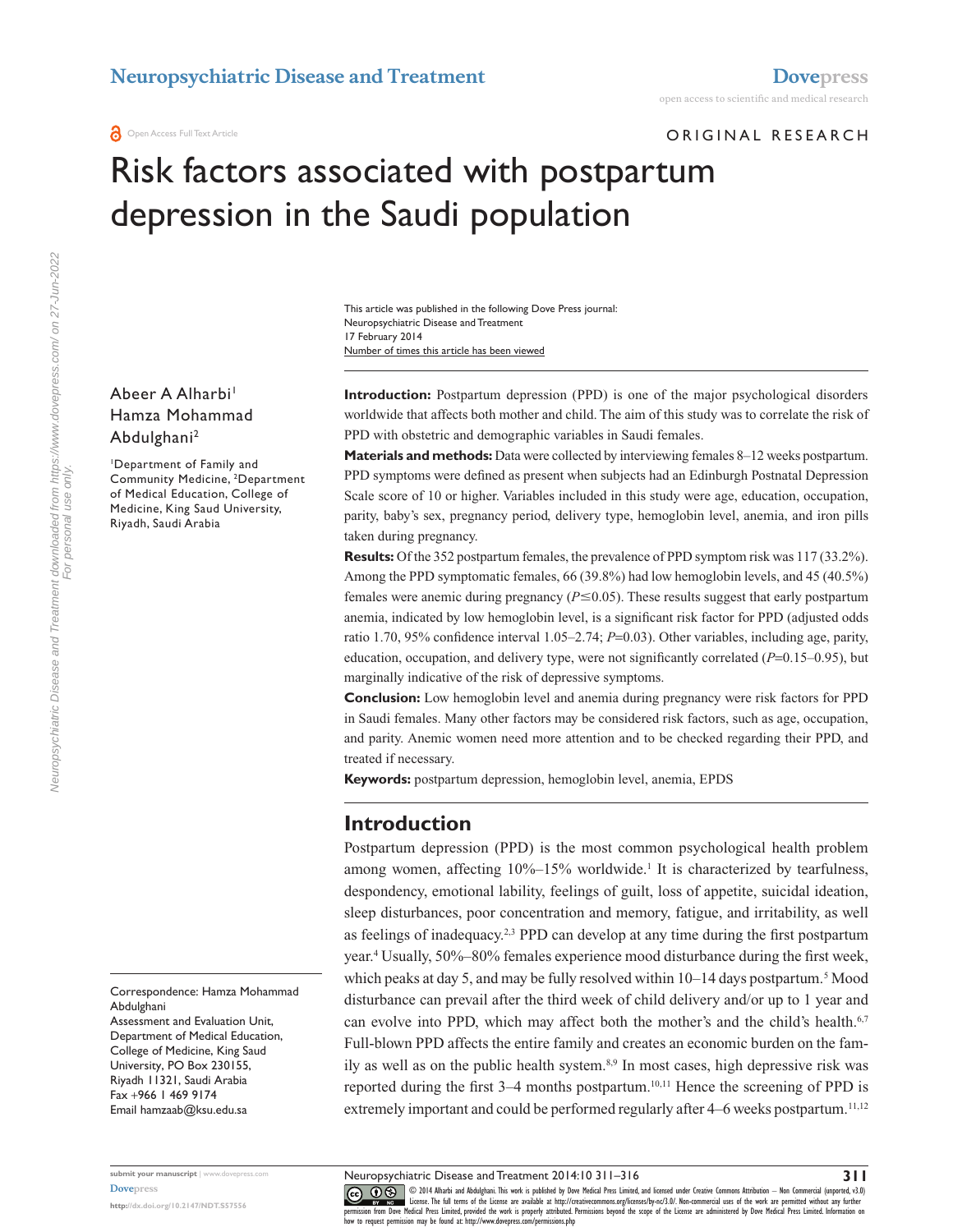The prevention of PPD may not be completely possible, although health professionals can help in recognizing and reducing key risk factors.

The most consistently reported risk factors are an early history of depression, history of psychiatric illness, depression during pregnancy, lack of social support, and recent life stresses.<sup>2,13–15</sup> In addition, some risk factors are only seen in Eastern communities, such as the delivery of a female infant and grand multiparity.<sup>16,17</sup>

Nutritional deficiency has also been associated with depression in the postpartum population, including that in omega-3 fatty acids, zinc, and iron.18,19 Iron deficiency is the most prevalent nutrient deficiency in almost all childbearing women in the world.<sup>20</sup> Postpartum iron deficiency results in common postpartum anemia caused by excessive blood loss during child delivery.<sup>21</sup> Several studies have reported that anemia due to iron deficiency was associated with increased symptoms of PPD.<sup>22,23</sup> However, controversial associations have also reported between maternal iron status, low hemoglobin (Hb) level, maternal anemia, and PPD.<sup>24</sup> In our literature search, we did not find any studies that reported the risk factors of PPD in the Saudi population. Hence we decided to determine the prevalence of PPD and its associated risk factor(s) in demographic and obstetric variables, including anemia among patients using obstetric and "well-baby" clinic services of two Saudi hospitals.

# **Materials and methods** Place and duration of study

The study was conducted at the King Khalid University Hospital (KKUH) and Riyadh Military Hospital (RMH) (Al-Wazarat Primary Health Care Centers), Riyadh, Kingdom of Saudi Arabia, from April 2013 to May 2013 (6 weeks).

### Study design and data-collection tool

The design of the study was observational case-control and retrospective. Depressive symptoms were assessed in Saudi women who had had their babies delivered in KKUH or RMH at 8–12 weeks postpartum and among those attending primary health care centers for their baby's vaccination. Exclusion criteria included those who had a history of postpartum blood transfusion, early puerperium in postpartum hemorrhage and/or were known to have any previous psychiatric illness.

The Arabic-language version of the Edinburgh Postnatal Depression Scale (EPDS) was used to study depressive symptomatology. The EPDS is a ten-item self-report scale validated and widely used to screen for PPD.<sup>25</sup> The researchers gave instructions to the mother and made sure the mother

understood the questions before filling out the form. The researcher also helped, if the mother requested, to read the questions and/or explain them to her. Similar to previous studies, participants who scored 10 or higher on the EPDS were considered as possible PPD cases, and those who scored less than 10 were considered normal and therefore controls.<sup>23,26</sup>

All of the requirements for this study were formally explained to the women in their native language. If they agreed to participate, they were asked to sign the consent form.

#### Data-collection methods

The research questionnaire contains 22 closed-ended questions in the Arabic language. The questionnaire is divided into three parts: the first part deals with sociodemographic variables, which include age, education level, and occupation; the second part contains obstetric history variables and past psychiatric history of the participants.

The third part of the questionnaire contains the predesigned self-administered EPDS. The EPDS is a reliable and valid instrument that has been used in research as well as primary clinical care to screen people with depressive symptomatology.<sup>27,28</sup> Hb level, anemic condition, and ironsupplement recommendations were recorded from the study participants' postnatal medical records, and anemia was defined as Hb level  $\leq$ 11 g/dL.<sup>29</sup>

#### Sample size

We assumed an unequal sample size of PPD cases (EPDS score  $\geq$  10) and controls (EPDS score  $\leq$  10), (total 352, PPD cases 117 and controls 235), with an odds ratio (OR) of 2.0, at the 5% level of significance, with 80% study power and 5% expected dropout.30,31

### Statistical analysis

Descriptive statistics were used for summarizing the study and outcome variables. The  $\chi^2$  test and ORs with 95% confidence intervals (CIs) were used for observation and quantifying the association between different variables. Multivariate binary logistic regression was used to identify the independent associated factors of PPD.  $P \le 0.05$  was considered significant.

### Ethical considerations

The study protocol was approved by the Local Committee of the Post-graduate Saudi Board of the central province. Approval for conducting the study was obtained from the Institutional Review Board of KKUH. The objectives of the study were explained to the participants, and their consent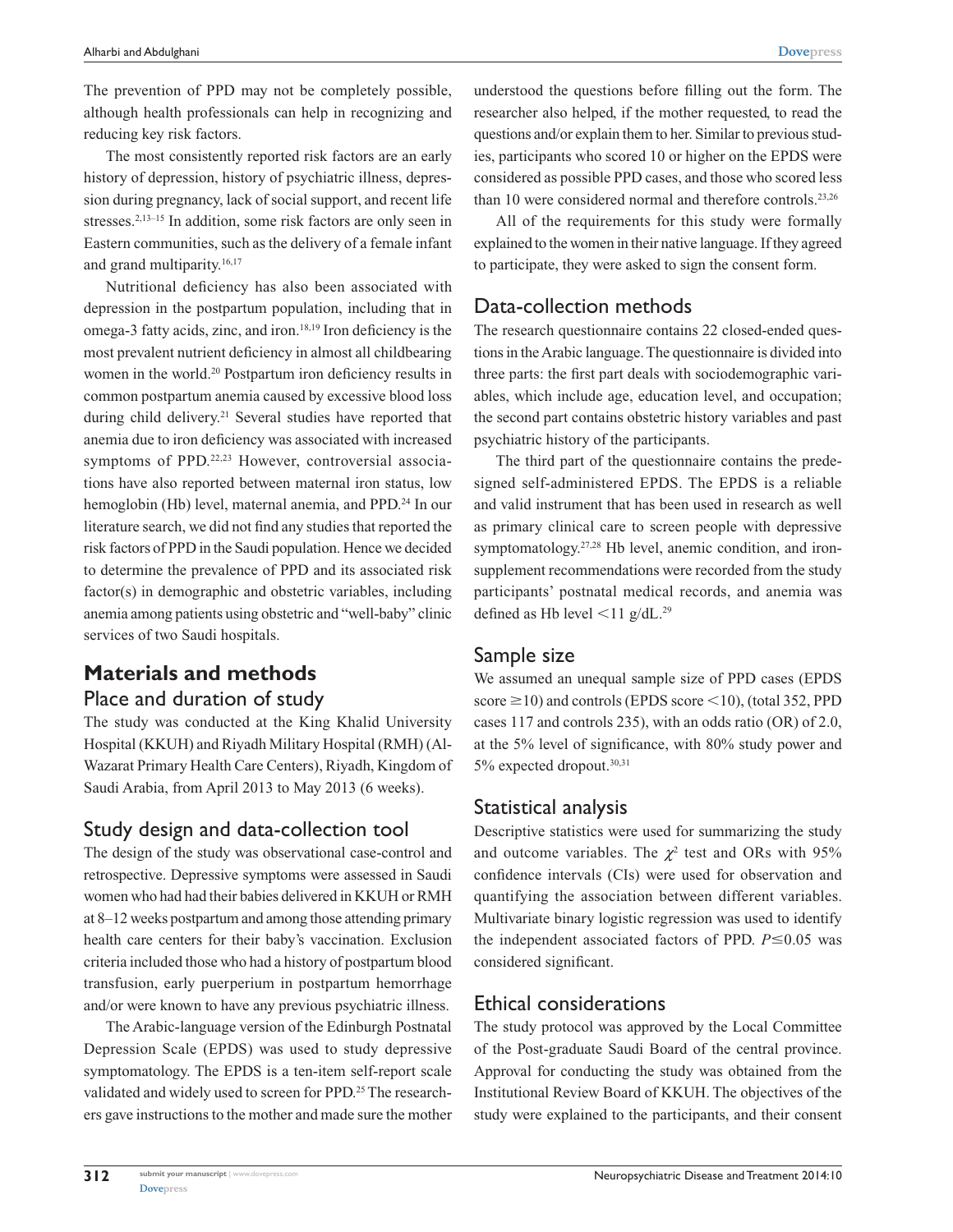was considered a prerequisite for enrollment in the study. Confidentiality was assured through the anonymity of the questionnaire. All collected data were kept confidential and used only for study purposes.

#### **Results**

A total of 352 postpartum females who completed the demographic and obstetric variables section and the EPDS questionnaire were included in this study. Out of the 352 postpartum females, 204 (58%) females attended KKUH and 148 (42%) females attended RMH for baby care. Distribution of the Hb levels and PPD symptoms of the participants is presented in Table 1. Participants' age ranged from 19 to 47 years; mean age was 29.92 years (standard deviation  $\pm$ 5.7). Of the total participants, 207 (58.8%) females belonged to the age-group 25–34 years, whereas 81 (23%) females were aged more than 35 years. The females who participated in the study included housewives (239, 67.9%), those employed outside the home (82, 23.3%), those with a university education (196, 52.3%), and those with a secondary education (104, 29.5%). Most of the females had full-term pregnancy  $(>37$  weeks; 338, 96%) and had normal vaginal deliveries (269, 76.4%). Those who delivered male babies in their last delivery numbered 185 (52.6%), primipara 115 (32.7%), parity of two to three 121 (34.4%), and more than four babies 116 (33.0%).

The EPDS was divided into two (dichotomous) categories. Of the 352 mothers, 117 (33.2%) had depressive symptoms (EPDS score  $\geq$ 10), and 235 (66.8%) did not have depressive symptoms (EPDS scores  $\leq$ 10). Of the 117 postpartum females with depressive symptoms, 45 (30.5%) attended RMH, whereas 72 (61.5%) attended KKUH during pregnancy as well as for baby care. In univariate modeling, age,

**Table 1** Distribution of hemoglobin (Hb) levels and postpartum depression (PPD) symptoms of Saudi females in two hospitals

| <b>Baseline characteristic</b> | n (%)      |
|--------------------------------|------------|
| Low Hb level                   | 166(47.2)  |
| Anemia                         | 111(31.53) |
| PPD symptoms                   | 117(33.2)  |
| <b>Attending KKUH</b>          | 204 (58)   |
| Anemia                         | 60(29.4)   |
| Low Hb level                   | 110(53.9)  |
| PPD symptoms                   | 72 (35.3)  |
| <b>Attending RML</b>           | 148(42)    |
| Anemia                         | 51 (34.5)  |
| Low Hb level                   | 56 (37.8)  |
| PPD symptoms                   | 45 (30.4)  |

**Abbreviations:** KKUH, King Khalid University Hospital; RML, Riyadh Military Hospital.

education, working status, and parity were not found to be statistically significant predictors of discordant scores (*P*=0.22–0.77) (Table 2). However, comparatively, the risk of PPD symptoms was slightly more in the low-age group  $(37.5\% < 25$  years, OR 1.37, CI 0.76–2.46) and in the high-age group (37.0%  $\geq$ 35 year; OR 1.02, CI 0.52–2.00). In addition, the risk of PPD symptoms was also slightly more in females who were employed outside the home (36.6%, OR 1.29, CI 0.76–2.18), and engaged in continuing education (41.9%, OR 1.61, CI 0.75–3.46). Result also showed an insignificant risk of PPD symptoms among those who delivered their child by cesarean (34.9%, OR 1.10, CI 0.66–1.85) and had more than four children (35.3%, OR 1.20, CI 0.69–2.07).

Out of the 352 postpartum females, normal Hb levels  $(\geq 11 \text{ g/dL})$  were found in 186 (52.8%), whereas low Hb levels  $(<11 \text{ g/dL})$  were detected in 166 (47.2%). The mean Hb level was 10.98 g/dL (standard deviation  $\pm$ 1.49). Out of the 166 low-Hb females, 56 (33.7%) attended RMH and 110 (66.3%) attended KKUH for their delivery. A total of 111 (31.53%) females noticed the presence of anemia during pregnancy, with 51 (45.9%) of them attending RMH and 60 (54.1%) attending KKUH during pregnancy. Postpartum Hb levels were significantly correlated with females who had anemia during pregnancy  $(P<0.005)$ . However, no significant

**Table 2** Distribution of sociodemographic characteristic and its association with postpartum depression (PPD) in Saudi postpartum females (n=352)

| <b>Variables</b>      | <b>Participants</b> | <b>PPD</b>     | OR (95% CI)         | P    |
|-----------------------|---------------------|----------------|---------------------|------|
|                       | $(\%)$              | symptoms (%)   |                     |      |
|                       |                     | $EPDS \geq 10$ |                     |      |
| Age, years            |                     |                |                     |      |
| $25 - 34$             | 207 (58.8)          | 63/207 (30.4)  | 1.00                |      |
| $35+$                 | 81 (23.0)           | 30/81 (37.0)   | $1.34(0.78 - 2.30)$ | 0.28 |
| $<$ 25                | 64 (18.2)           | 24/64 (37.5)   | $1.37(0.76 - 2.46)$ | 0.29 |
| <b>Education</b>      |                     |                |                     |      |
| Primary               | 18(5.1)             | 4/18(22.2)     | 1.00                |      |
| Secondary             | 104 (29.5)          | 37/104 (35.6)  | $1.93(0.59 - 6.30)$ | 0.27 |
| Intermediate          | 34(9.7)             | 12/34(35.3)    | $1.91(0.51 - 7.11)$ | 0.33 |
| University            | 196 (55.7)          | 64/196 (32.7)  | $1.70(0.54 - 5.36)$ | 0.36 |
| and above             |                     |                |                     |      |
| <b>Working status</b> |                     |                |                     |      |
| Housewife             | 239 (67.9)          | 74/239 (31.0)  | 1.00                |      |
| Working               | 82 (23.3)           | 30/82 (36.6)   | $1.29(0.76 - 2.18)$ | 0.34 |
| outside               |                     |                |                     |      |
| Student               | 31(8.8)             | 13/31 (41.9)   | $1.61(0.75 - 3.46)$ | 0.22 |
| Parity                |                     |                |                     |      |
| Primipara             | 115(32.7)           | 36/115(31.3)   | 1.00                |      |
| $2 - 3$               | 121(34.4)           | 40/121(33.1)   | $1.08(0.63 - 1.87)$ | 0.77 |
| $4+$                  | 116 (32.9)          | 41/116(35.3)   | $1.20(0.69 - 2.07)$ | 0.51 |

**Abbreviations:** EPDS, Edinburgh Postnatal Depression Scale; OR, odds ratio; CI, confidence interval.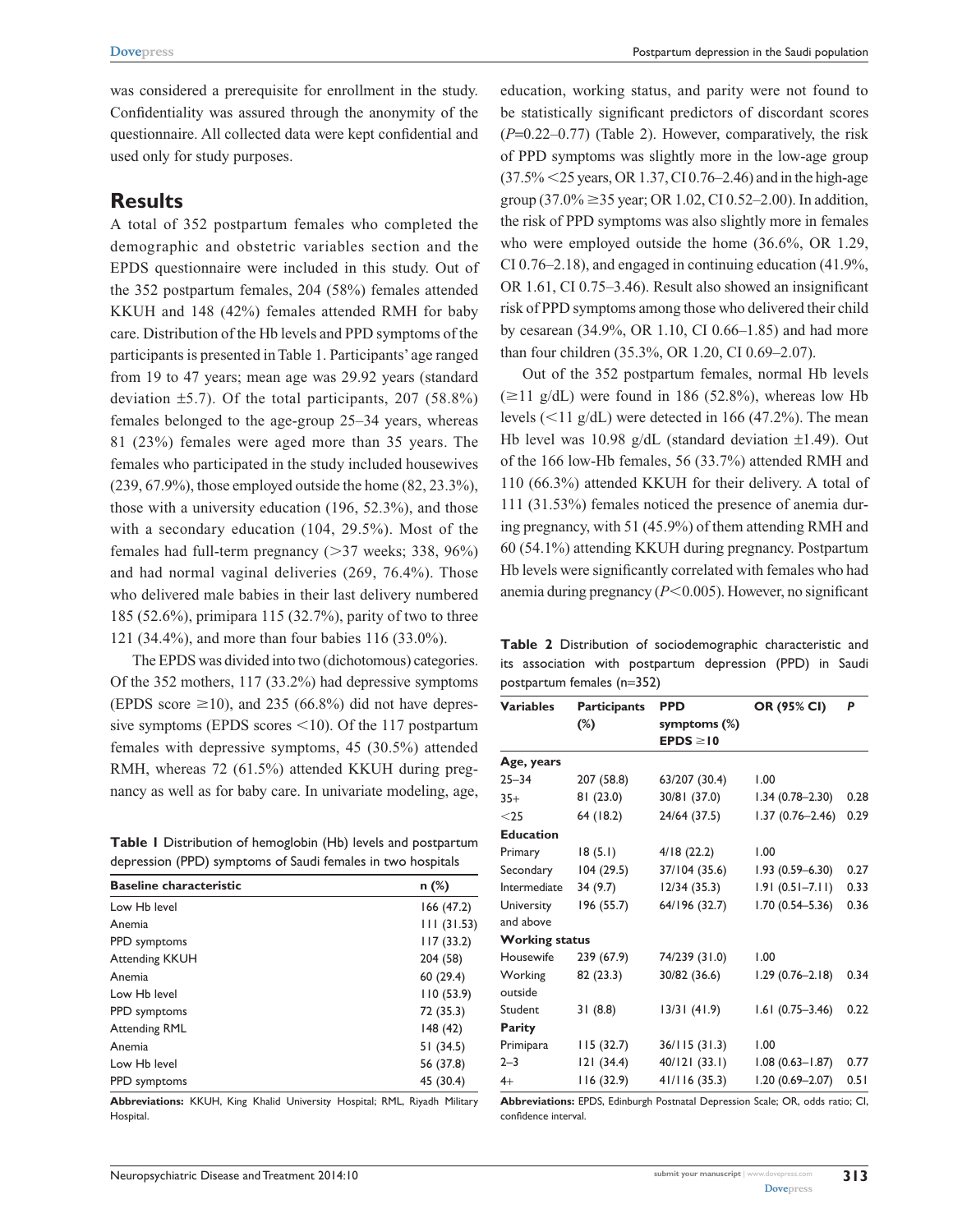correlation was found between postpartum Hb level and iron pills taken either regularly, irregularly, or never during the pregnancy period (*P*=0.338). One of the important findings was a significant correlation between low postpartum Hb levels and having a high-risk score of PPD (*P*=0.015) (Table 3). Of the 117 females who scored  $\geq$  10 on the EPDS, 66 (56.4%) had low postpartum Hb levels, and 51 (43.6%) had normal postpartum Hb levels (OR 1.75, CI 1.12–2.73). In addition, a proportion of females who had anemia during pregnancy had a significant risk of PPD symptoms  $(P<0.049)$ . We also found that very few females (n=8) who had not taken iron pills during their pregnancy had a high risk of PPD symptoms (50%) compared to those who had taken iron pills regularly (OR 2.04, CI 0.74–5.69). By using multivariate logistic regression analysis, it was observed that Hb levels  $<$ 11.0 were independently associated with PPD symptoms by adjusting other variables in the model (Table 3).

#### **Discussion**

A number of studies have focused on PPD in women, especially on how the mother's depressive disorder can affect the infant's emotional, social, and cognitive development.<sup>32</sup> In developed countries, health care professionals regularly screen for PPD in order to take appropriate care of motherand-child health.33,34 Our study was conducted to determine the risk of PPD and its associated factors in Saudi females. The average prevalence of PPD symptoms in the present study was higher than worldwide PPD values. The increased rate of PPD symptoms in this study is not surprising, as a review study reported a very wide range of prevalence. This is due to cross-cultural factors and a diversity of different social factors.<sup>35</sup> Some studies have reported poor mental health, depression, anxiety, and psychiatric disorders in wives of polygamous husbands.36,37 An important finding in this study were the significant correlations between anemia during pregnancy and postpartum Hb levels and between low Hb levels and risk of PPD symptoms. In addition, a proportion of females who were anemic during pregnancy also showed significant correlation with risk of PPD. Earlier international studies also suggested that early postpartum anemia, as indicated by low Hb concentration, is a significant risk factor for PPD.22,38,39 Low Hb levels cause weakness, faintness, painful perineal sutures, and tingling of the extremities.<sup>20</sup> Several studies have also demonstrated the negative effect of anemia on self-reported quality of life, contributing to depression in the mother.<sup>40,41</sup> The link between low Hb levels and high EPDS scores is an important finding in the present study. The cause of relatively low Hb levels in the Saudi population is unclear, although the most common cause of reduced Hb in healthy adults is iron deficiency.<sup>42</sup> Iron deficiency was reported in about 50% of women of reproductive age.<sup>30</sup> Stewart<sup>42</sup> reported that iron deficiency contributes to PPD. In the current study, females who had not taken iron pills during pregnancy had high EPDS scores. Iron supplementation to

**Table 3** Obstetric variables, EPDS score, and postpartum depression (PPD) in Saudi postpartum females (n=352)

| <b>Variables</b>                  | <b>Participants</b> | <b>PPD</b> symptoms (%) | Crude OR (95% CI)               | Adjusted OR (95% CI)    |  |
|-----------------------------------|---------------------|-------------------------|---------------------------------|-------------------------|--|
|                                   | $(\%)$              | $EPDS \geq 10$          |                                 |                         |  |
| Hemoglobin                        |                     |                         |                                 |                         |  |
| $11+$                             | 186 (52.8)          | 51/186 (24.7)           | 1.00                            | 1.00                    |  |
| $<$ $\vert \, \vert$              | 166(47.2)           | 66/166 (39.8)           | $1.75$ (1.12-2.73)*             | $1.70$ (1.05-2.74)**    |  |
| <b>Pregnancy period</b>           |                     |                         |                                 |                         |  |
| Full term $(>37$ weeks)           | 338 (96.0)          | 111/338(32.8)           | 1.00                            | 1.00                    |  |
| Preterm                           | 14(4.0)             | 6/14(42.9)              | $1.53(0.51 - 4.53)$             | $1.57(0.52 - 4.76)$     |  |
| <b>Delivery type</b>              |                     |                         |                                 |                         |  |
| Normal                            | 269(76.4)           | 88/269 (32.7)           | 1.00                            | 1.00                    |  |
| Cesarean                          | 83 (23.6)           | 29/83 (34.9)            | $1.10(0.66 - 1.85)$             | $0.96(0.56 - 1.64)$     |  |
| Sex of child                      |                     |                         |                                 |                         |  |
| Male                              | 185 (52.6)          | 61/185(33.0)            | 1.00                            | 1.00                    |  |
| Female                            | 167(47.4)           | 56/167 (33.5)           | $1.03(0.66 - 1.60)$             | $1.04(0.66 - 1.64)$     |  |
| Anemia during pregnancy           |                     |                         |                                 |                         |  |
| No                                | 241 (68.5)          | 72/241 (29.8)           | 1.00                            | 1.00                    |  |
| Yes                               | 111(31.5)           | 45/111(40.5)            | $1.60$ (1.00-2.56) <sup>*</sup> | $1.44 (0.89 - 2.34)$ ** |  |
| Iron pills given during pregnancy |                     |                         |                                 |                         |  |
| Regular                           | 201(57.1)           | 66/201 (32.8)           | 1.00                            | 1.00                    |  |
| Irregular                         | 135 (38.4)          | 43/135(31.8)            | $0.96(0.60 - 1.52)$             | $0.95(0.59 - 1.53)$     |  |
| No                                | 16(4.5)             | 8/16(50)                | $2.14(0.74 - 5.69)$             | $1.88(0.66 - 5.34)$     |  |

**Notes:** \*Statistically significant (*P*=0.01; *P*=0.04); \*\*statistically significant (*P*=0.03; *P*=0.05).

**Abbreviations:** EPDS, Edinburgh Postnatal Depression Scale; OR, odds ratio; CI, confidence interval.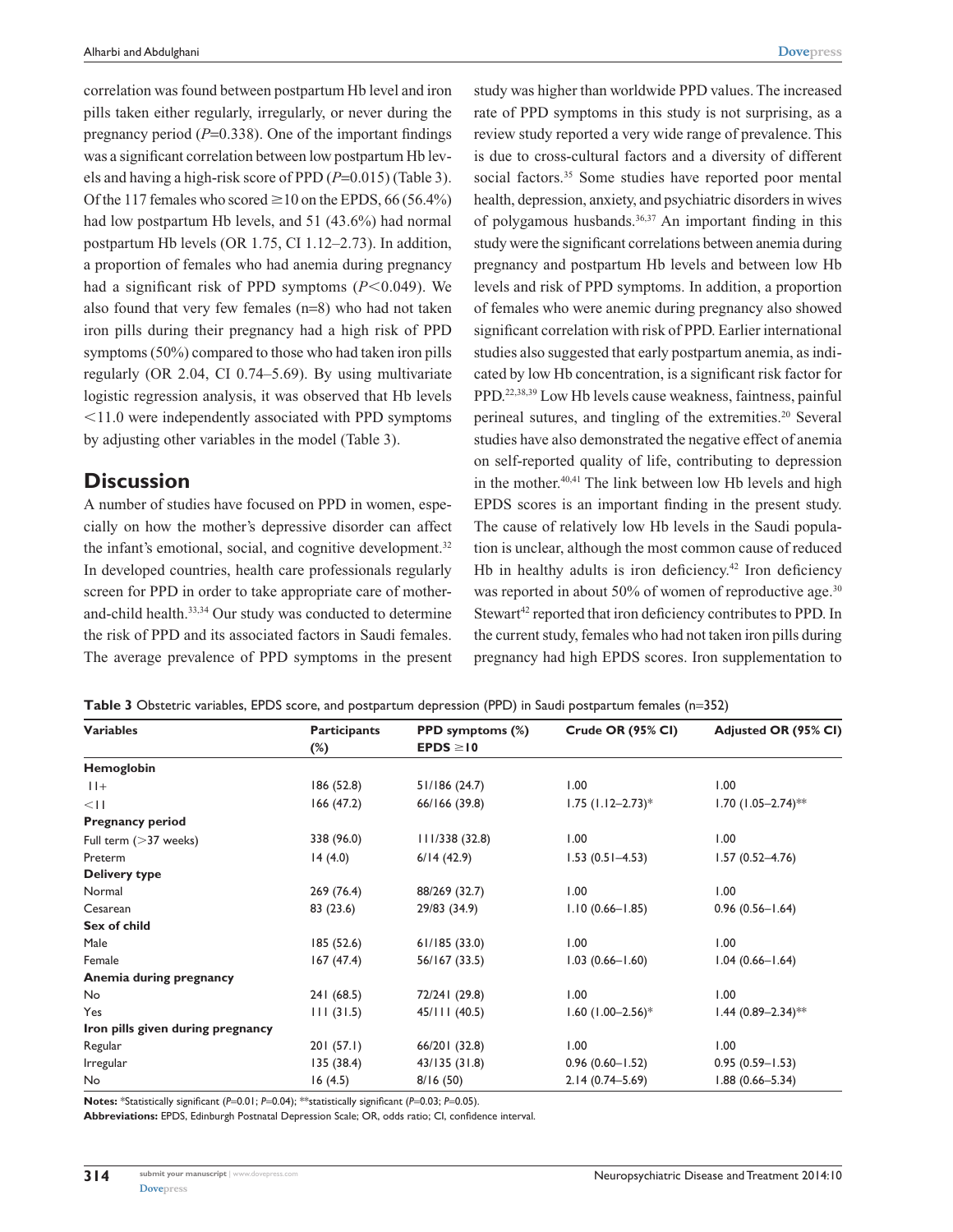prevent PPD could be possible in women who are anemic during pregnancy or soon after giving birth.<sup>22</sup>

Postpartum females who were most likely to have low Hb levels and have an abnormal delivery (cesarean) were significantly correlated (*P*=0.005). In addition, a proportion of females (34.7%) who were identified as anemic during pregnancy had complications relatively more often during delivery (including cesarean) compared to a nonanemic mothers. Therefore, this result may be consistent with an earlier study that showed that caesarean delivery leads to increased risk of PPD.43

The demographic variables included in this study revealed that relatively younger and older female groups were associated with higher risk of PPD, which is similar to previous studies, which stated that advanced and young age are the risk factors for PPD.<sup>44,45</sup> This case-control study has also revealed that there was low risk of PPD among housewives compared to those who were working away from their homes. However, in contrast to our finding, other studies have reported an excess risk of PPD among housewives.<sup>46,47</sup> Our study did not find maternal level of education as a risk factor for PPD, which is consistent with the finding of another study, $48$  but differs from some other reports.<sup>47,48</sup> No differences were observed regarding risk of PPD with regard to the sex of the child, which is in line with some other studies. $49,50$ 

#### Limitations

The current study is case-control based on observational data which may prove an association between low Hb level and PPD, but do not demonstrate causation. We used only the EPDS screening test, whereas multiple test confirmation by structured or semistructured interview is needed. In the present study, Hb levels were the only predictor of anemia, so we cannot be sure whether low hemoglobin levels were due to iron deficiency or any other disorder.

# **Conclusion**

This study showed a relatively high prevalence of PPD symptoms. Early detection of risk factors for PPD may help clinicians in early intervention and management. In the present study, we concluded that low Hb levels and anemia during pregnancy were risk factors for PPD in our study subjects. Many other factors that may be considered risk factors are age, occupation, and parity. Therefore, efforts should be made to provide intervention for depression by providing support at home. We further advise that a psychiatrist and a social worker should attend a postnatal care unit to advise mothers who may be at risk of developing not only PPD but also other

psychiatric disorders. We would also like to recommend that further studies are needed in the Saudi community to investigate further some of the risk factors that were found to be associated with PPD.

## **Acknowledgments**

The authors would like to thank all participants who took part in this study. We also thank Dr Shaffi Ahmad Shaikh for helping with statistical analysis, and Dr Mohammad Irshad and Professor Riaz Quiraishi for reviewing and editing the whole manuscript.

This work was funded by the College of Medicine Research Centre, Deanship of Scientific Research, King Saud University, Riyadh, Saudi Arabia.

# **Disclosure**

The authors report no conflicts of interest in this work.

#### **References**

- 1. Vigod SN, Villegas L, Dennis CL, Ross LE. Prevalence and risk factors for postpartum depression among women with preterm and low-birthweight infants: a systematic review. *BJOG*. 2010;117(5):540–550.
- 2. Robertson E, Grace S, Wallington T, Stewart DE. Antenatal risk factors for postpartum depression: a synthesis of recent literature. *Gen Hosp Psychiatry*. 2004;26(4):289–295.
- 3. McGarry J, Kim H, Sheng X, Egger M, Baksh L. Postpartum depression and help-seeking behavior. *J Midwifery Womens Health*. 2009;54(1): 50–56.
- 4. Chaudron LH. Postpartum depression: what pediatricians need to know. *Pediatr Rev*. 2003;24(5):154–161.
- 5. Thurgood S, Avery DM, Williamson L. Postpartum depression (PPD). *Am J Clin Med*. 2009;6(2):17–22.
- 6. Sanjuan J, Martin-Santos R, Garcia-Esteve L, et al. Mood changes after delivery: role of the serotonin transporter gene. *Br J Psychiatry*. 2008;193(5):383–388.
- 7. Wisner KL, Chambers C, Sit DK. Postpartum depression: a major public health problem. *JAMA*. 2006;296(21):2616–2618.
- 8. Steiner M, Dunn E, Born L. Hormones and mood: from menarche to menopause and beyond. *J Affect Disord*. 2003;74(1):67–83.
- 9. Burt VK, Quezada V. Mood disorders in women: focus on reproductive psychiatry in the 21st century – Motherisk update 2008. *Can J Clin Pharmacol*. 2009;16(1):e6–e14.
- 10. Verkerk GJ, Pop VJ, Van Son MJ, Van Heck GL. Prediction of depression in the postpartum period: a longitudinal follow-up study in high-risk and low-risk women. *J Affect Disord*. 2003;77(2):159–166.
- 11. Sheeder J, Kabir K, Stafford B. Screening for postpartum depression at well-child visits: is once enough during the first 6 months of life? *Pediatrics*. 2009;123(6):e982–e988.
- 12. Peindl KS, Wisner KL, Hanusa BH. Identifying depression in the first postpartum year: guidelines for office-based screening and referral. *J Affect Disord*. 2004;80(1):37–44.
- 13. Wisner KL, Perel JM, Peindl KS, Hanusa BH, Piontek CM, Findling RL. Prevention of postpartum depression: a pilot randomized clinical trial. *Am J Psychiatry*. 2004;161(7):1290–1292.
- 14. O'Hara MW. Postpartum depression: what we know. *J Clin Psychol*. 2009;65(12):1258–1269.
- 15. Forty L, Jones L, Macgregor S, et al. Familiality of postpartum depression in unipolar disorder: results of a family study. *Am J Psychiatry*. 2006;163(9):1549–1553.